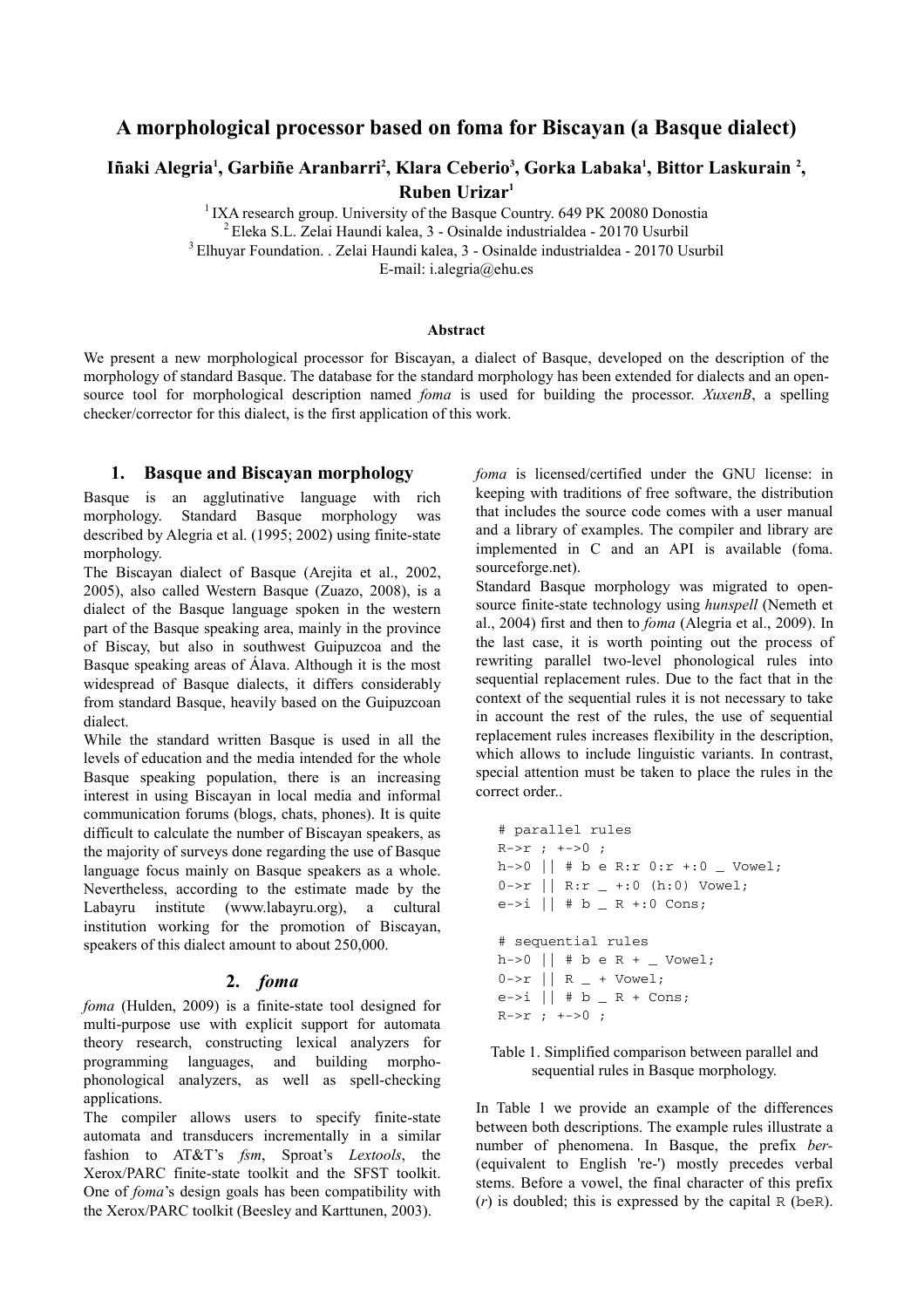When preceding a consonant the prefix ber- changes into bir-. In addition to this, if the first character of the verb stem is h, this h is erased. Thus, the chain  $beR+eein$ (lexical expression) generates berregin 'redo', while  $beR+gai+tu$  generates  $birgaitu$  'rehabilitate', and beR+has+i changes into berrasi 'restart'.

## 3. The database for Biscayan

The description of the lexicon and the morphotactics (or word grammar) for standard Basque was carried out using a relational database (Aduriz et al., 1998). Currently, around 100,000 entries are recorded for the description of standard Basque, divided into (a) lexical entries (b) inflectional and derivational morphemes and (c) inflected verb forms. The lexical description needed for the morphological analysis of text words is obtained using an export process from the database.

The database for the Biscayan dialect was built based on the one for standard Basque. When new dialectal variants were added, they were linked to the standard entries, which now became non-standard variants in the dialectal database. For example, the Biscayan verb form gagoz ('we are/stay') is stored in the Biscayan database linked to gaude, its corresponding entry in standard Basque, which, at the same time, is non-standard in the dialect. These links will be exploited when we want to obtain the standard form from the dialectal one or vice versa. This is very useful for indexation, spelling correction and other applications.

Most of the new entries (1,661) correspond to inflected verb forms, since the main difference between both variants of the language are auxiliary verbs. For instance, the triadic auxiliary verb forms for indicative in Biscayan take the  $-eu(t)s$ -stem while in standard Basque they take  $-i$ - e.g. *ekarri deutso / dio* (brought have-it-to him/herhe/she; 'she has brought it to her').

As for lexical entries (nouns, adjectives, adverbs, lexical verbs, determiners and pronouns), many of the standard words belong to the common core of the language. However, over 900 new lexical entries have been added to the database for Biscayan. Most of the variations are due to phonological phenomena such as  $i/u$  alternations (huri / hiri 'city', gitxi / gutxi 'little', ule / ile 'hair'), loss of intervocalic nasal in –sio/-sino or -zio/-zino suffix (telebisio / telebisino 'television', akusazio / akusazino 'accusation') or final  $-a$  /  $-e$  alternations (lora / lore 'flower', laba / labe 'oven', hoba / hobe 'better').

For those standard entries which do not have an equivalent in Biscayan, we decided to keep them in order to improve coverage. It is very common to find this kind of words in dialectal texts due to the increasing influence of standard Basque over the rest of the dialects especially in written texts.

Regarding inflectional morphemes, just a few changes had to be made. For the sociative case ('with'), the -gaz morpheme is used in the Biscayan dialect along with the standard -rekin (amarekin / amagaz 'with mum'), -runtz ('towards') is also acceptable together with the the standard -rantz (etxerantz / etxeruntz 'towards the house'), verb participles ending in  $-atu$  become  $-au$  in their dialectal forms (errezau / errezatu 'to pray') and the nominal form of these verbs takes –eta along with the standard  $-t(z)e$  (errezetan / errezatzen 'praying').

In order to develop the lexicon for the Biscayan dialect we used the standard version of the analyzer. This was applied on a list of 2775 words made up by the Labayru Institute from a list of dictionary entries and a small corpus written in the dialect. On the one hand, the standard analyzer could not identify 1984 correct Biscayan words in the list, and, on the other hand, 771 words in the list, which were not acceptable in the dialect, were analyzed as correct since there are acceptable in standard Basque.

## 4. The morphophonological rules for Biscayan

It has been possible to adapt the morphophonological rules for standard Basque to the ones for Biscayan using sequential replacement rules, without changing the original ones.

Ten new sequential rules have been added, most of them close to the lexicon (in the beginning of the rules system before the standard rules) and only one rule in the bottom part of the rules system. Most of these rules deal with several changes in vowels (vowel harmonization) and in sibilants (fricativization of affricates) in the morpheme border.

Two new features have been used: one (5 is used for this feature) intended to give an account of the morphophonological modification taking place when the singular article is added to a word ending in a  $(a + a =$ ea) as in alabea, the 'the daughter'  $(alabA + 5a)$  and another one for a special ending in verb roots.

In Table 2 an example of the new rules is shown.

```
# final A is realized as e 
# in Biscayan before 
# morpheme border (MM), 
# 5 feature and open vowel 
A \rightarrow e || \i _ MM 5 (E) OpenVowel ;
# alabA+5a:alabea
```
Table 2. Example of additional rules for Byscayan.

An analyzer was built Using foma, and the morphological description was tested and debugged based on a corpus of Biscayan.

After refining the lexicon and the rules several times in an iterative way, 93.95% of the dialectal words that the standard processor could not analyze were recognised now, and 97.92% of the non-Biscayan words that the standard processor analyzed as correct were now discarded. Thus, average precision of the analyzer on these problematic words improved up to 95.06%.

## 5. Tools and application

In addition to the basic analyzer used for spelling, a new transducer has been included (Alegria et al., 2002). It is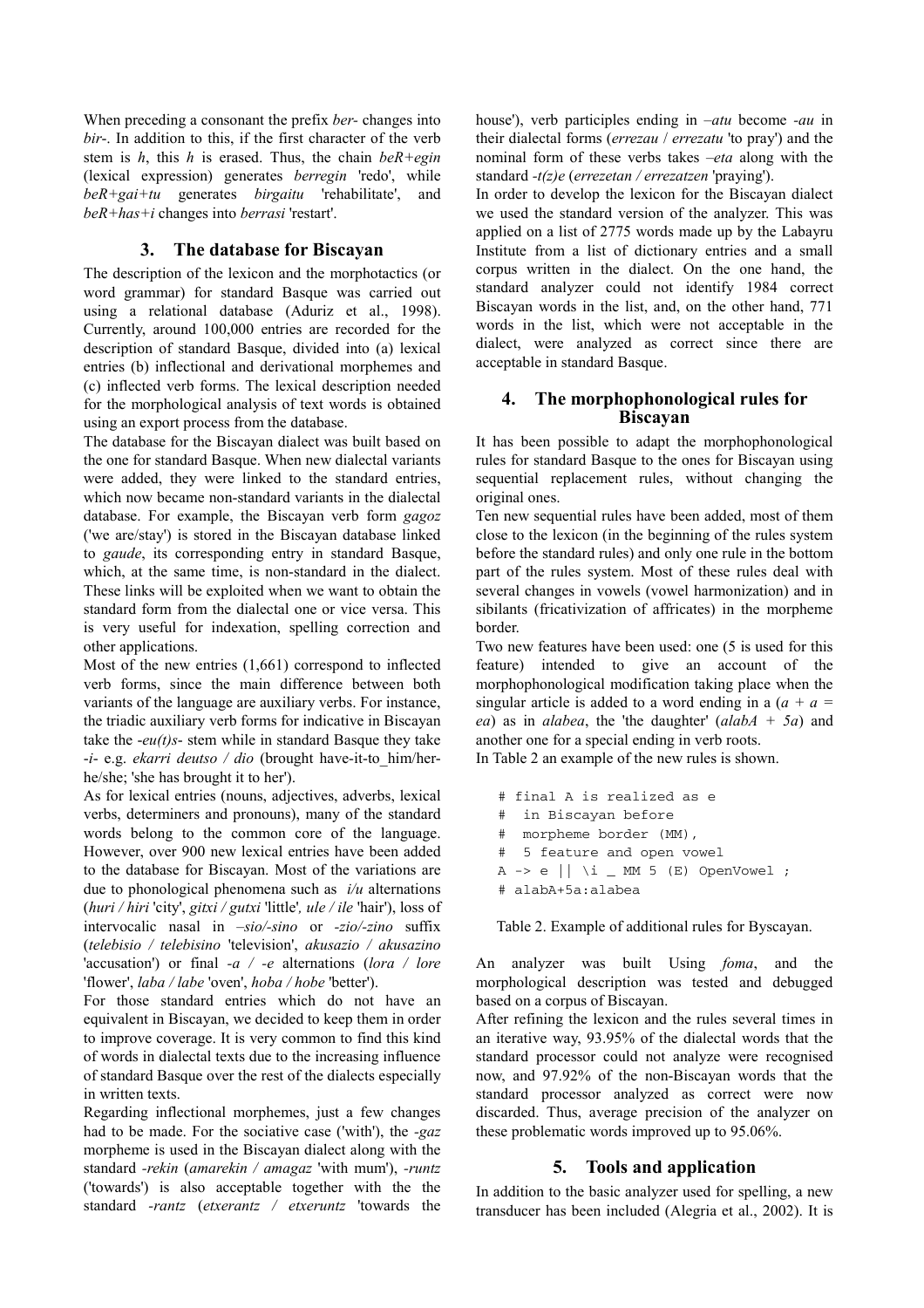an enhanced analyzer which links non-standard forms with the corresponding standard ones. This enhanced analyzer is used in spelling checkers to generate proposals for misspelt words. Bearing in mind that many standard Basque forms may be incorrect when writing in the Biscayan dialect, the enhanced analyzer renders it possible to generate the adequate dialectal form for a given standard form when using the speller for Biscayan. A spelling checker/corrector for Biscayan named XuxenB has been the first application of this morphological description. It was presented in November 2009 and it can be downloaded for free (http://www.azkuefundazioa.org/content/xuxen-

bizkaieraz-deskargagarri).

Figures 1 and 2 show practical usage examples of XuxenB on MSOffice.

#### 6. Conclusions and future work

A new morphological processor for Biscayan based on the description of the morphology of standard Basque has been presented. The database for the standard morphology has been extended for dialects and an opensource tool for morphological description named foma has been used for building the processor. After the evaluation of the tool, XuxenB, a spelling checker/corrector for this dialect, has been the first application of this work.

We believe that this methodology can be used for describing dialects of other languages whose finite-state description has been accomplished.

As future work, we intend carry on with the current research in three aspects related to it:

- Integrating all the dialectal variants in a unique database (Aduriz et al., 1998)
- Using the morphological description and the analyzer/generator in speech recognition and synthesis (Hernaez et al., 2003.
- Getting dialectal variants (morphemes, paradigms and rules) based on standard description and dialectal corpora (Rayson et al., 2005). The description developed could be used as a test for evaluation when we try to learn from corpora written in Biscayan.

## 7. Acknowledgements

This research has been partially supported in part by the Regional Branch of the Basque Government (BerbaTek project in the Etortek call) and by the Azkue Foundation. Thanks to the Labayru Institute for the work carried out during the debugging process.

## 8. References

- Aduriz I., Aldezabal I., Ansa O., Artola X., Díaz de Ilarraza A. 1998. EDBL: a Multi-Purposed Lexical Support for the Treatment of Basque. Proceedings of the First LREC Conference. Vol II. pp 821-826. Granada.
- Alegria I., Artola X., Sarasola K., Urkia M. 1996. Automatic morphological analysis of Basque. Literary & Linguistic Computing Vol. 11, No. 4, 193-203. Oxford University Press. Oxford.
- Alegria I., Aranzabe M., Ezeiza A., Ezeiza N., and Urizar R. 2002. Using finite state technology in natural language processing of Basque. LNCS 2494: Implementation and Application of Automata.
- Alegria I., Etxeberria I., Hulden M., Maritxalar M. 2009. Porting Basque Morphological Grammars to foma, an Open-Source Tool. FSMNLP2009. Pretoria. South Africa.
- Arejita A., Legarra H., Oar-Arteta A. 2002. Bizkai euskeraren jarraibide liburua: lehenengo pausuak. Labayru Ikastegia. Bilbao.
- Arejita A., Legarra H., Oar-Arteta A. 2005. Bizkai euskeraren jarraibide liburua: bigarren pausuak. Labayru Ikastegia. Bilbao.
- Beesley K. R. and Karttunen L. 2003. Finite State Morphology. CSLI Publications, Palo Alto, CA.
- Hernaez, I., Luengo, I., Navas, E., Zubizarreta, M., Gaminde, I. and Sanchez, J. 2003. The Basque Speech\_Dat-II Database: A Description and First Test Recognition Results. 8<sup>th</sup>. European Confe. on Speech Communication and Technology.
- Hulden M. 2009. Foma: a Finite-State Compiler and Library. EACL 2009. Demo session. pp 29-32.
- Hulden M. 2009. Fast approximate string matching with finite automata. Proceedings of the SEPLN2009. Donostia. 2009.
- Koskenniemi, K 1984. A general computational model for word-form recognition and production. Proceedings of the 10th Conf. on Computational Linguistics, 178—181.
- Nemeth V., Tron P., Halacsy A., Kornai A., Rung I. 2004. Leveraging the open source ispell codebase for minority language analysis. Proceedings of SALTMIL, 2004.
- Rayson, P. and Archer, D. and Smith, N. 2005. A comparison of the UCREL variant detector and modern spell checkers on English historical corpora. Proceedings of the Corpus Linguistics Conference Series On-Line E-Journal.
- Zuazo K. 2008. Euskalkiak: euskararen dialektoak. Elkar, Donostia.